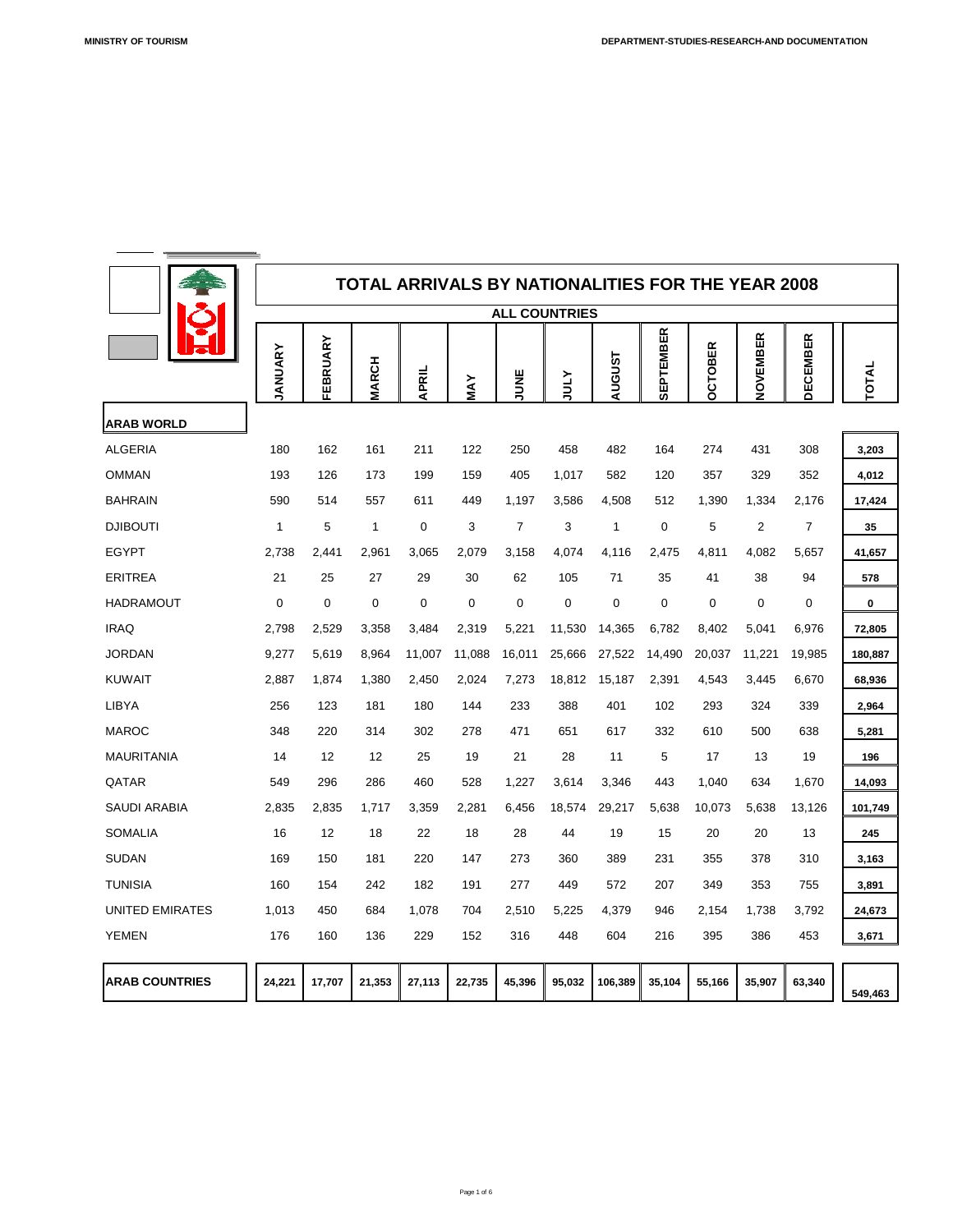

|                                      |                            |                                                 |                      |                        |                      |                      |                       | <b>TOTAL ARRIVALS BY NATIONALITIES FOR THE YEAR 2008</b> |                      |                                    |                      |                 |                  |
|--------------------------------------|----------------------------|-------------------------------------------------|----------------------|------------------------|----------------------|----------------------|-----------------------|----------------------------------------------------------|----------------------|------------------------------------|----------------------|-----------------|------------------|
|                                      |                            |                                                 |                      |                        |                      | <b>ALL COUNTRIES</b> |                       |                                                          |                      |                                    |                      |                 |                  |
|                                      | ANUARY                     | ARY<br>$\overline{\phantom{a}}$<br><b>FEBRI</b> | <b>ARCH</b><br>Σ     | <b>APRIL</b>           | MAY                  | <b>JUNE</b>          | <b>ATNC</b>           | <b>AUGUST</b>                                            | <b>SEPTEMBER</b>     | OBER<br>$\mathbf C$<br>$\mathbf O$ | NOVEMBER             | <b>DECEMBER</b> | TOTAL            |
|                                      |                            |                                                 |                      |                        |                      |                      |                       |                                                          |                      |                                    |                      |                 |                  |
| <b>AFRICA</b>                        |                            |                                                 |                      |                        |                      |                      |                       |                                                          |                      |                                    |                      |                 |                  |
| <b>CENTRAL AFRICA</b>                |                            |                                                 |                      |                        |                      |                      |                       |                                                          |                      |                                    |                      |                 |                  |
| <b>ANGOLA</b><br><b>CAMEROON</b>     | 4<br>16                    | 3 <sup>1</sup><br>17                            | $\mathbf{3}$<br>21   | 2 <sup>1</sup><br>18   | $\overline{7}$<br>12 | 9<br>31              | 12 <sup>2</sup><br>33 | 29<br>21                                                 | $\overline{4}$<br>30 | $\overline{4}$<br>27               | $\overline{4}$<br>27 | 10<br>23        | 91<br>276        |
| <b>CENTRAL AFRICA</b>                | 12                         | $\overline{4}$                                  | 3                    | 8                      | 11                   | 6                    | 9                     | 3                                                        | 10                   | 8                                  | 11                   | 11              | 96               |
| <b>CONGO</b>                         | 10                         | 8                                               | 16                   | $\overline{7}$         | 6                    | 58                   | 64                    | 32                                                       | 27                   | 13                                 | 9                    | 30              | 280              |
| <b>GABON</b>                         | 44                         | 27                                              | 32                   | 57                     | 49                   | 136                  | 156                   | 89                                                       | 61                   | 40                                 | 52                   | 72              | 815              |
| <b>GUINEA</b>                        | $\mathbf{3}$               | $\overline{0}$                                  | $\Omega$             | $\overline{0}$         | $\overline{0}$       | $\overline{0}$       | 9                     | $\overline{0}$                                           | $\overline{0}$       | $\overline{0}$                     | $\overline{A}$       | $\overline{0}$  | 15               |
| <b>SAOTOMY&amp;PERNEPS</b>           | $\overline{0}$             | $\overline{0}$                                  | $\overline{0}$       | $\overline{0}$         | $\overline{0}$       | $\mathbf 0$          | $\overline{0}$        | $\overline{0}$                                           | $\overline{0}$       | $\overline{0}$                     | $\overline{0}$       | $\overline{0}$  | $\mathbf 0$      |
| <b>TCHAD</b>                         | 4                          | 3                                               |                      | $\overline{4}$         |                      | $\overline{4}$       | 3                     | 3                                                        | 5                    | $\overline{2}$                     | $\overline{2}$       | 8               | 40               |
| <b>ZAIRE</b>                         | $\overline{0}$             | $\overline{0}$                                  | $\overline{0}$       | $\mathbf{0}$           | $\overline{0}$       | $\overline{0}$       | $\overline{0}$        | $\overline{0}$                                           | $\overline{0}$       | $\overline{0}$                     | $\overline{0}$       | $\overline{0}$  | $\mathbf 0$      |
|                                      |                            |                                                 |                      |                        |                      |                      |                       |                                                          |                      |                                    |                      |                 |                  |
| <b>EAST AFRICA</b><br><b>BURUNDI</b> | $\Omega$                   |                                                 | $\overline{0}$       | 3                      | $\overline{0}$       | $\overline{0}$       | $\overline{0}$        |                                                          | 5                    | $\overline{2}$                     |                      | $\overline{0}$  | 13               |
| <b>COMOROS</b>                       | $\overline{2}$             | $\overline{0}$                                  | $\overline{0}$       | $\overline{0}$         | $\overline{0}$       | $\overline{0}$       | $\overline{0}$        |                                                          | 3                    | $\overline{2}$                     | 5                    | $\overline{2}$  | 15               |
| <b>ETHIOPIA</b>                      | 2,186                      | 1813                                            | 2,197                | 2,564                  | 426                  | 1,152                | 1,204                 | 838                                                      | 626                  | 582                                | 682                  | 928             | 15,198           |
| <b>KENYA</b>                         | 13                         | $\overline{7}$                                  | 18                   | 19                     | 8                    | 24                   | 66                    | 49                                                       | 24                   | 20                                 | 27                   | 45              | 320              |
| <b>MADAGASCAR</b>                    | 103                        | 89                                              | 73                   | 114                    | 123                  | 64                   | 171                   | 120                                                      | 250                  | 214                                | 264                  | 233             | 1,818            |
| <b>MALAWI</b>                        |                            | $\overline{2}$                                  | 6                    | 5                      | 8                    | $\overline{7}$       | 10                    | 21                                                       | 5                    | 4                                  | 4                    | $\overline{7}$  | 86               |
| <b>MAURITIUS ISLAND</b>              | 5                          |                                                 | 3                    | 3                      | 3                    | 3                    | 8                     | 8                                                        | 3                    | 3                                  | 5                    | 6               | 51               |
| <b>RWANDA</b>                        | 3                          | 4                                               | $\overline{2}$       | $\overline{2}$         | $\mathbf{3}$         | 3                    |                       | 3                                                        |                      | $\Omega$                           | $\overline{0}$       | $\overline{0}$  | 22               |
| <b>SEYCHELLES</b>                    | $\overline{2}$             | $\overline{0}$                                  | 4                    |                        |                      |                      | 5                     | $\overline{2}$                                           | 3                    | 4                                  |                      | $\overline{4}$  | 28               |
| <b>TANZANIA</b>                      | 52                         | 61                                              | $\overline{7}$       | 12                     | 8                    | 23                   | 39                    |                                                          | 8                    | 9                                  | 12                   | 10              | 248              |
| <b>UGANDA</b>                        | 8                          | 4                                               | 5                    | 15                     | $\overline{2}$       | $\overline{7}$       | 5                     | 16                                                       | 11                   | 5                                  | 6                    | 11              | 95               |
| <b>ZAMBIA</b>                        | 6                          |                                                 | $\mathcal{S}$        | $\overline{7}$         | $\mathcal{S}$        | 15                   | 18                    | 3                                                        | $5^{\circ}$          | 8                                  | $\overline{2}$       | 5               | 76               |
| <b>SOUTH AFRICA</b>                  |                            |                                                 |                      |                        |                      |                      |                       |                                                          |                      |                                    |                      |                 |                  |
| <b>BOTSWANA</b>                      | $\overline{0}$             | $\overline{0}$                                  | $\overline{0}$       |                        | $\overline{0}$       | $\overline{0}$       |                       |                                                          | $\overline{2}$       | $\overline{0}$                     | $\overline{0}$       | $\theta$        |                  |
| <b>LISOTO</b>                        | $\overline{0}$             | $\overline{0}$                                  | $\overline{0}$       | $\overline{0}$         | $\overline{0}$       | $\overline{0}$       | $\overline{0}$        | $\boldsymbol{0}$<br>$\boldsymbol{0}$                     | $\overline{0}$       | $\overline{0}$                     | $\overline{0}$       | $\overline{0}$  | 4<br>$\mathbf 0$ |
| <b>MOZAMBIC</b>                      | 4                          | $\overline{0}$                                  | $\overline{2}$       | 3                      | $\overline{7}$       | 11                   | 11                    | $\overline{2}$                                           | 6                    |                                    | $\overline{2}$       | 5               | 54               |
| <b>NAMIBIA</b>                       | $\boldsymbol{\mathcal{A}}$ | $\overline{0}$                                  | $\overline{0}$       | $\overline{0}$         | $\overline{0}$       | $\mathbf 0$          | 6                     | $\overline{4}$                                           | -1                   | $\overline{0}$                     |                      | $\overline{7}$  | <b>20</b>        |
| <b>SOUTH AFRICA</b>                  | 176                        | 62                                              | 106                  | 205                    | 44                   | 183                  | 250                   | 137                                                      | 117                  | 103                                | 93                   | 298             | 1,774            |
| <b>ZIMBABWE</b>                      | 4                          | $\overline{2}$                                  | $\overline{2}$       | 1                      | 5                    | 6                    | 64                    | 10                                                       | 12                   | 6                                  | 3                    | 13              | 128              |
|                                      |                            |                                                 |                      |                        |                      |                      |                       |                                                          |                      |                                    |                      |                 |                  |
| <b>WEST AFRICA</b>                   |                            |                                                 |                      |                        |                      |                      |                       |                                                          |                      |                                    |                      |                 |                  |
| <b>BENIN</b>                         | 20                         | 16                                              | 22                   | 22                     | 20                   | 87                   | 55                    | 24                                                       | 34                   | 19                                 | 15                   | 23              | 357              |
| <b>BURKINO FASSO</b>                 | 16                         | 24                                              | 19                   | 19                     | 21                   | 85                   | 68                    | 25                                                       | 21                   | 14                                 | 27                   | 33              | 372              |
| <b>CAP VERDE</b>                     | $\overline{0}$             | 1                                               | $\overline{0}$       | $\overline{0}$         | $\overline{0}$       | $\overline{0}$       | $\overline{0}$        | $\mathbf 0$                                              | $\overline{0}$       | $\overline{0}$                     | $\overline{0}$       | $\overline{0}$  | $\mathbf 1$      |
| <b>GAMBIA</b>                        | 22                         | 8                                               | 5                    | 11                     | 15                   | 46                   | 36                    | 27                                                       | 8                    | 11                                 | 15                   | 21              | 225              |
| <b>GHANA</b>                         | 102                        | 87                                              | 99                   | 104                    | 431                  | 249                  | 272                   | 200                                                      | 144                  | 256                                | 765                  | 201             | 2,910            |
| <b>GUINEA</b>                        | 18                         | 21                                              | 32                   | 66                     | 27                   | 107                  | 126                   | 53                                                       | 39                   | 36                                 | 57                   | 81              | 663              |
| <b>GUINEA PISSOT</b>                 | 3                          | $\overline{7}$                                  | 11                   | 10                     | 6                    | 21                   | $\overline{4}$        | 12                                                       | 13                   | 6                                  | 6                    | 13              | 112              |
| <b>IVORY COAST</b>                   | 128                        | 65                                              | 48                   | 108                    | 103                  | 362                  | 349                   | 157                                                      | 57                   | 91                                 | 733                  | 157             | 2,358            |
| <b>LIBERIA</b><br><b>MALI</b>        | 15<br>76                   | 9<br>$\overline{2}$                             | 12<br>$\overline{1}$ | 13<br>5                | 16<br>6              | 18<br>26             | 22<br>21              | 25<br>15                                                 | 13<br>8              | 16<br>8                            | 18<br>37             | 17<br>19        | 194<br>224       |
| <b>NIGER</b>                         |                            |                                                 |                      |                        |                      | 16                   |                       |                                                          |                      |                                    |                      | 17              |                  |
| <b>NIGERIA</b>                       | $\overline{4}$<br>105      | 3<br>81                                         | 10<br>106            | $3\overline{3}$<br>100 | $\overline{2}$<br>92 | 340                  | 20<br>282             | 25<br>263                                                | 15<br>147            | 8<br>155                           | $\mathbf{3}$<br>106  | 260             | 126<br>2,037     |
| <b>SENEGAL</b>                       | 58                         | 66                                              | 67                   | 85                     | 70                   | 257                  | 436                   | 257                                                      | 91                   | 110                                | 106                  | 92              | 1,695            |
| <b>SIERRA LEONE</b>                  | 47                         | 45                                              | 51                   | 58                     | 51                   | 170                  | 181                   | 123                                                      | 61                   | 60                                 | 68                   | 118             | 1,033            |
| <b>TOGO</b>                          | 9                          | 18                                              | 16                   | 29                     | 12                   | 42                   | 23                    | 26                                                       | 17                   | 32                                 | 23                   | 27              | 274              |
|                                      |                            |                                                 |                      |                        |                      |                      |                       |                                                          |                      |                                    |                      |                 |                  |
| <b>TOTAL AFRICA</b>                  | 3,288                      | 2,562                                           | 3,005                | 3,684                  | 1,599                | 3,569                | 4,040                 | 2,631                                                    | 1,887                | 1,879                              | 3,193                | 2,807           | 34,144           |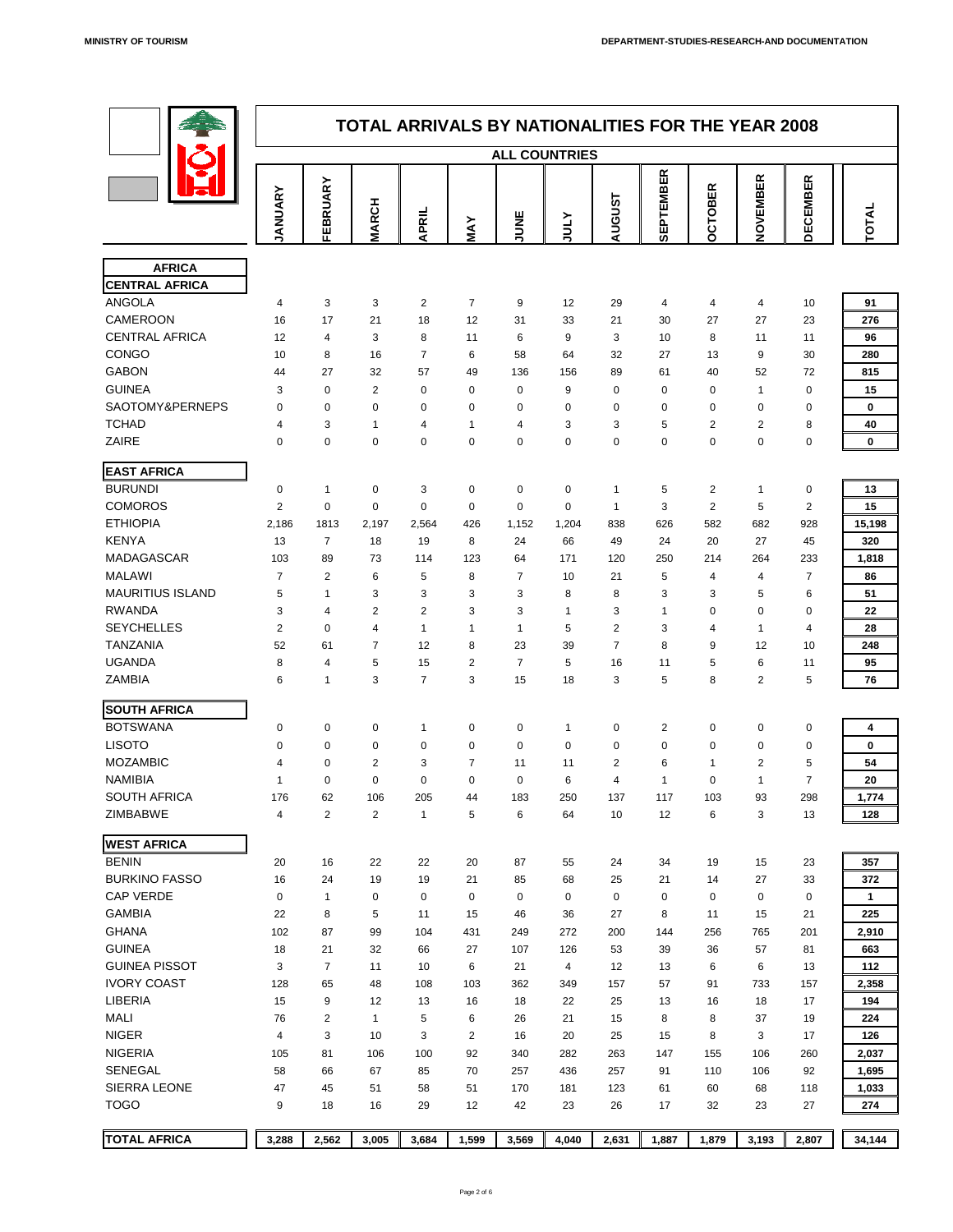| ¢. |
|----|
|    |
|    |



|                           |                |                |                |                         |                |                | <b>TOTAL ARRIVALS BY NATIONALITIES FOR THE YEAR 2008</b> |                |                    |                |                  |                          |                         |
|---------------------------|----------------|----------------|----------------|-------------------------|----------------|----------------|----------------------------------------------------------|----------------|--------------------|----------------|------------------|--------------------------|-------------------------|
|                           |                |                |                |                         |                |                | <b>ALL COUNTRIES</b>                                     |                |                    |                |                  |                          |                         |
|                           | ANUARY         | <b>EBRUARY</b> | <b>MARCH</b>   | <b>APRIL</b>            | MAY            | <b>UNNIV</b>   | <b>ATOL</b>                                              | <b>AUGUST</b>  | PTEMBER<br>ພິ<br>ທ | <b>OCTOBER</b> | NOVEMBER         | <b>DECEMBER</b>          | TOTAI                   |
| <b>AMERICA</b>            |                |                |                |                         |                |                |                                                          |                |                    |                |                  |                          |                         |
| <b>CARAIBES ISLAND</b>    |                |                |                |                         |                |                |                                                          |                |                    |                |                  |                          |                         |
| ANTAGUA-BARBUDA           | $\Omega$       | $\overline{0}$ | $\overline{0}$ | $\overline{0}$          | 3              |                | $\overline{2}$                                           | 1              | 6                  |                |                  | $\overline{0}$           | 15                      |
| <b>BAHAMAS</b>            | $\Omega$       | $\overline{0}$ | $\overline{0}$ | $\overline{0}$          | $\overline{0}$ | $\overline{0}$ | $\overline{0}$                                           | $\overline{0}$ | $\overline{0}$     | $\overline{0}$ | $\overline{0}$   | $\overline{0}$           | $\boldsymbol{0}$        |
| <b>BARBADOS</b>           |                | $\overline{0}$ | $\overline{2}$ | $\overline{\mathbf{A}}$ | $\overline{0}$ | $\overline{2}$ | 1                                                        | $\overline{4}$ | $\overline{0}$     | $\overline{0}$ | $\overline{2}$   | $\overline{\phantom{a}}$ | 14                      |
| <b>CUBA</b>               | 11             | 17             | 24             | 12                      | 12             | $\overline{7}$ | 19                                                       | 26             | 15                 | 22             | 23               | 16                       | 204                     |
| <b>DOMINICA</b>           | $\Omega$       | $\overline{0}$ | $\overline{0}$ | $\overline{0}$          | $\overline{0}$ | $\overline{0}$ | $\overline{0}$                                           | $\overline{0}$ | $\overline{0}$     | $\overline{0}$ | $\overline{0}$   | $\overline{0}$           | $\bf{0}$                |
| <b>DOMINICAN REPUBLIC</b> | $\mathbf b$    | 4              | 10             | 13                      |                | 14             | 10                                                       | 29             | 20                 | 12             | 11               | 21                       | 151                     |
| <b>GRENADA</b>            | $\Omega$       | $\overline{0}$ | $\overline{0}$ | $\mathbf 0$             | $\overline{0}$ |                | $\boldsymbol{0}$                                         | $\overline{0}$ | $\overline{0}$     | $\overline{0}$ | $\boldsymbol{0}$ |                          | 2 <sup>1</sup>          |
| <b>HAITI</b>              | $\overline{2}$ |                | 3              | 3                       | $\overline{2}$ | 13             | 6                                                        | 4              | $\overline{7}$     | 3              | 2                | 4                        | 50                      |
| <b>JAMAICA</b>            | $\mathcal{S}$  | 3              | 12             | 3                       | $\overline{0}$ | $\overline{7}$ | 3                                                        | 3              | 4                  | 3              | $\overline{7}$   | 5                        | 53                      |
| <b>PORTORICO</b>          | $\Omega$       | $\overline{0}$ | $\overline{0}$ | $\mathbf 0$             | $\overline{0}$ | $\overline{0}$ | $\boldsymbol{0}$                                         | $\overline{0}$ | $\overline{0}$     |                | $\overline{0}$   | $\overline{0}$           |                         |
| <b>SANTA KITS</b>         | $\Omega$       |                | $\overline{0}$ |                         | $\overline{0}$ |                |                                                          | $\overline{0}$ |                    | $\overline{0}$ | $\overline{0}$   | 2                        | $\overline{\mathbf{7}}$ |
| <b>SANTA LUCIA</b>        | $\overline{0}$ | $\overline{0}$ | $\overline{0}$ | $\mathbf 0$             | $\overline{0}$ | $\overline{0}$ |                                                          | $\overline{0}$ | $\overline{0}$     | $\overline{0}$ | $\overline{0}$   | 2                        | 3                       |
| ST VINCENT GRENADINE      | $\overline{7}$ |                |                | $\overline{4}$          | $\overline{0}$ | $\overline{2}$ | 7                                                        | $\overline{2}$ | 3                  | 5              |                  |                          | 34                      |

**CENTRAL AMERICA**

| <b>BELIZE</b>              | 10             | 6              | 17             | 13               | 13             | 16             | 18              | 19              | 19             | 8              | 17              | 20               | 176         |
|----------------------------|----------------|----------------|----------------|------------------|----------------|----------------|-----------------|-----------------|----------------|----------------|-----------------|------------------|-------------|
| <b>COSTA RICA</b>          | $\mathbf 1$    | $\overline{2}$ | 1              | 3                | $\overline{4}$ | 3              | 14              | 19              | 13             | 8              | $\overline{2}$  | 6                | 76          |
| <b>EL SALVADOR</b>         | 2              | $\overline{0}$ | $\overline{2}$ | $\overline{7}$   | $\overline{0}$ | $\overline{2}$ | $\overline{7}$  | $\overline{2}$  | 6              | $\overline{0}$ | $\overline{2}$  |                  | 31          |
| <b>GUATEMALA</b>           | $\mathbf 1$    |                | 6              | 3                | $\overline{2}$ | 6              | 18              | 8               | 5              | 8              | 4               | $\overline{7}$   | 69          |
| <b>HONDURAS</b>            | $\mathbf 1$    |                | 1              | $\boldsymbol{0}$ | $\overline{0}$ | 10             | 14              | $\overline{2}$  | $\overline{4}$ | $\overline{2}$ |                 | $\overline{2}$   | 38          |
| <b>NICARAGUA</b>           | $\overline{0}$ | $\overline{0}$ | $\overline{0}$ | $\overline{4}$   | $\overline{2}$ | 2              | $\overline{2}$  | $\overline{0}$  | $\mathbf 1$    | $\overline{0}$ |                 | 9                | 21          |
| <b>PANAMA</b>              | $\overline{7}$ | 5              | 10             | 17               | 34             | 163            | 70              | 26              | 20             | 32             | 9               | 18               | 411         |
| <b>NORTH AMERICA</b>       |                |                |                |                  |                |                |                 |                 |                |                |                 |                  |             |
| <b>CANADA</b>              | 2,814          | 2,404          | 3,477          | 4,392            | 4,455          | 10,914         | 10,175          | 6,899           | 5,831          | 4,593          | 3,599           | 7,227            | 66,780      |
| <b>MEXICO</b>              | 65             | 48             | 94             | 106              | 100            | 217            | 316             | 163             | 187            | 236            | 84              | 180              | 1,796       |
| <b>UNITED STATES</b>       | 3,516          | 2,641          | 4,170          | 4,802            | 4,642          | 13,816         | 13,953          | 9,911           | 6,869          | 5,516          | 4,690           | 9,317            | 83,843      |
| <b>SOUTH AMERICA</b>       |                |                |                |                  |                |                |                 |                 |                |                |                 |                  |             |
| <b>ARGENTINA</b>           | 49             | 27             | 55             | 51               | 40             | 70             | 139             | 137             | 117            | 87             | 57              | 87               | 916         |
| <b>BOLIVIA</b>             |                | 4              | $\overline{4}$ | 9                | 5              | 10             | $5\overline{)}$ | $5\overline{)}$ | 13             | 6              | 5               | 6                | 73          |
| <b>BRAZIL</b>              | 474            | 302            | 386            | 468              | 470            | 1,625          | 2,141           | 1,103           | 919            | 643            | 560             | 841              | 9,932       |
| <b>CHILE</b>               | 35             | 43             | 21             | 45               | 97             | 69             | 67              | 62              | 102            | 65             | 31              | 58               | 695         |
| <b>COLOMBIA</b>            | 42             | 39             | 62             | 96               | 61             | 268            | 168             | 100             | 120            | 67             | 48              | 84               | 1,155       |
| <b>ECUADOR</b>             | $\overline{7}$ | 8              | 10             | 47               | 3              | 47             | 35              | 17              | 28             | 40             | 11              | 47               | 300         |
| <b>GUIANA</b>              | $\overline{0}$ | $\overline{0}$ | $\overline{0}$ | $\overline{0}$   | $\overline{0}$ | $\overline{0}$ | $\overline{0}$  | $\overline{0}$  | $\overline{0}$ | $\overline{0}$ | $\overline{0}$  | $\boldsymbol{0}$ | $\mathbf 0$ |
| <b>PARAGUAY</b>            | 29             | 15             | 34             | 40               | 23             | 48             | 74              | 50              | 40             | 27             | 38              | 55               | 473         |
| <b>PERU</b>                | 12             | 6              | 14             | 19               | 18             | 20             | 25              | 12              | 20             | 10             | 4               | 16               | 176         |
| <b>SURINAM</b>             | $\overline{2}$ | 3              | 3              | $\boldsymbol{0}$ | $\overline{0}$ | 6              | $\overline{7}$  | 11              | 5              | 3              | 3               | 6                | 49          |
| <b>TRINIDAD&amp;TOBAGO</b> | 10             | 1              | 16             | 8                | $\overline{2}$ | $\overline{7}$ | 24              | 13              | 10             | 6              | $6\phantom{1}6$ | 10               | 113         |
| <b>URUGUAY</b>             | $\overline{7}$ | 6              | $\overline{4}$ | 15               | 8              | $\overline{2}$ | 11              | 13              | 10             | 5              | $6\phantom{1}6$ | 5                | 92          |
| <b>VENEZUELA</b>           | 349            | 336            | 445            | 541              | 540            | 1,252          | 1,722           | 1,251           | 790            | 484            | 335             | 853              | 8,898       |
| <b>TOTAL AMERICA</b>       | 7,464          | 5,925          | 8,884          | 10,723           | 10,537         | 28,621         | 29,055          | 19,892          | 15,185         | 11,893         | 9,560           | 18,908           | 176,647     |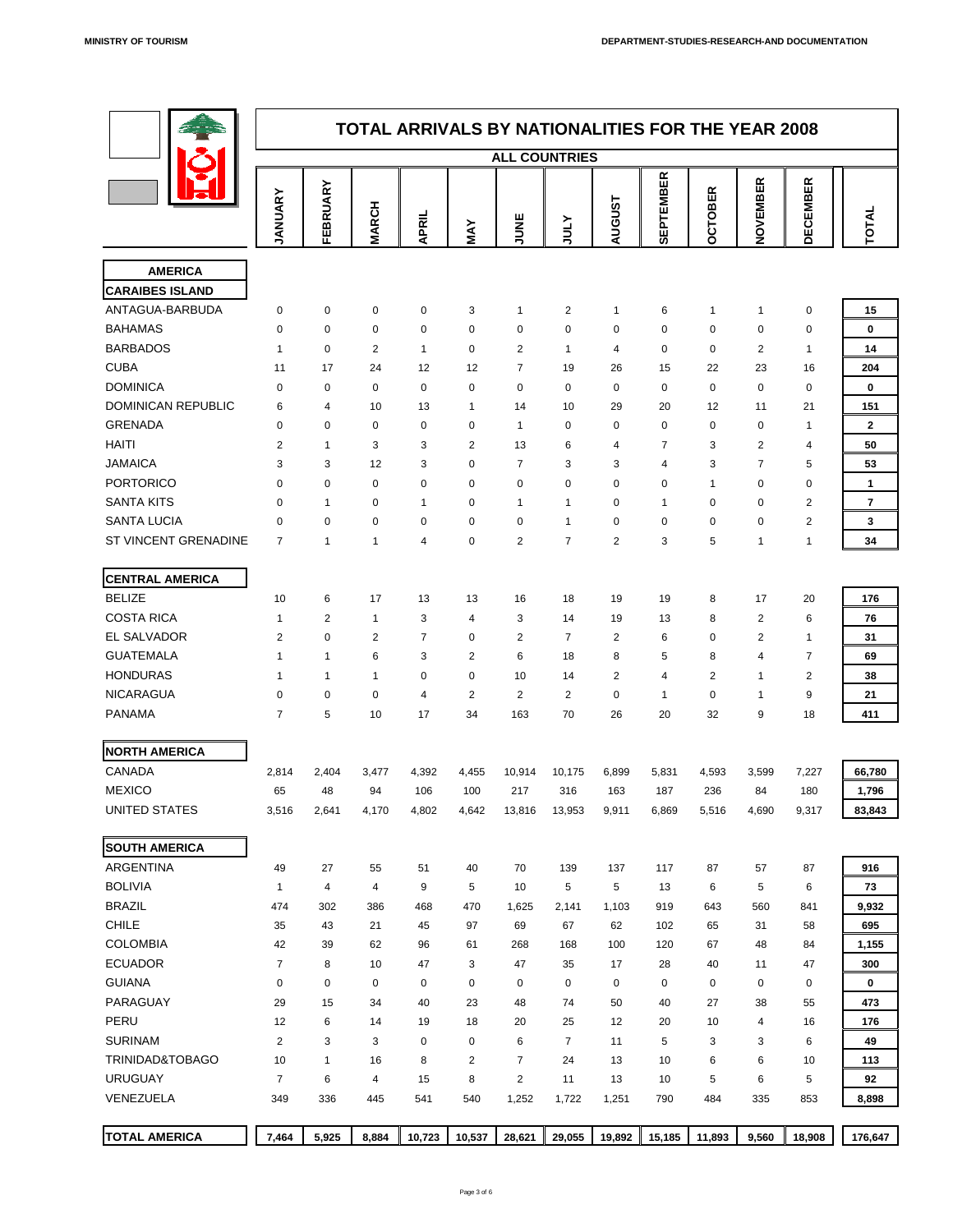

|                               | <b>TOTAL ARRIVALS BY NATIONALITIES FOR THE YEAR 2008</b><br><b>ALL COUNTRIES</b> |                       |                          |                       |                         |                                  |                            |                |                       |                                  |                                  |                         |                         |
|-------------------------------|----------------------------------------------------------------------------------|-----------------------|--------------------------|-----------------------|-------------------------|----------------------------------|----------------------------|----------------|-----------------------|----------------------------------|----------------------------------|-------------------------|-------------------------|
|                               |                                                                                  |                       |                          |                       |                         |                                  |                            |                |                       |                                  |                                  |                         |                         |
|                               | JANUARY                                                                          | FEBRUARY              | <b>MARCH</b>             | APRIL                 | MAY                     | JUNE                             | NTN                        | <b>AUGUST</b>  | <b>SEPTEMBER</b>      | <b>OCTOBER</b>                   | NOVEMBER                         | <b>DECEMBER</b>         | TOTAL                   |
| <b>ASIA</b>                   |                                                                                  |                       |                          |                       |                         |                                  |                            |                |                       |                                  |                                  |                         |                         |
| <b>EXTREME ORIENT</b>         |                                                                                  |                       |                          |                       |                         |                                  |                            |                |                       |                                  |                                  |                         |                         |
| <b>CHINA</b>                  | 230                                                                              | 136                   | 180                      | 167                   | 98                      | 472                              | 138                        | 257            | 152                   | 198                              | 231                              | 213                     | 2,472                   |
| <b>HONG KONG</b>              | $\overline{0}$                                                                   | $\overline{0}$        | $\overline{\mathbf{1}}$  | 3                     | $\overline{1}$          | $\mathbf{3}$                     | $\overline{4}$             | $\mathbf{3}$   | 9                     | $\overline{4}$                   | 2                                | 35                      | 65                      |
| <b>JAPAN</b>                  | 114                                                                              | 199                   | 218                      | 172                   | 85                      | 100                              | 139                        | 183            | 168                   | 172                              | 203                              | 181                     | 1,934                   |
| <b>MONGOLA</b>                | $\mathbf 1$                                                                      | 5                     | $\overline{0}$           | 1                     | $\mathbf 1$             | $\overline{0}$                   | $\mathbf 1$                |                | $\overline{2}$        | $\overline{0}$                   | $\overline{2}$                   | $\overline{0}$          | 14                      |
| <b>NORTH KOREA</b>            | $\overline{0}$                                                                   | $\mathbf 1$           | $\mathbf 1$              | 9                     | $\overline{1}$          | $\overline{1}$                   | $\overline{0}$             | $\overline{0}$ | 3                     | $\overline{2}$                   | 5                                | 15                      | 38                      |
| <b>SOUTH KOREA</b>            | 581                                                                              | 270                   | 284                      | 275                   | 117                     | 133                              | 379                        | 388            | 119                   | 119                              | 187                              | 135                     | 2,987                   |
| <b>TAIWAN</b>                 | 43                                                                               | 89                    | 41                       | 124                   | $\overline{4}$          | 14                               | 5                          | 21             | $\overline{7}$        | 25                               | 48                               | 6                       | 427                     |
|                               |                                                                                  |                       |                          |                       |                         |                                  |                            |                |                       |                                  |                                  |                         |                         |
| <b>SOUTH ASIA</b>             |                                                                                  |                       |                          |                       |                         |                                  |                            |                |                       |                                  |                                  |                         |                         |
| <b>AFGHANISTAN</b>            | 24                                                                               | 11                    | 25                       | 17                    | 17                      | 30                               | 30                         | 45             | 30                    | 31                               | 24                               | 22                      | 306                     |
| <b>BANGLADESH</b>             | 482                                                                              | 465                   | 375                      | 496                   | 491                     | 509                              | 842                        | 1,087          | 1,121                 | 1,024                            | 1,587                            | 951                     | 9,430                   |
| <b>BHUTAN</b>                 | $\overline{2}$                                                                   | $\mathbf 0$           | $\overline{\mathcal{L}}$ | 1                     | $\boldsymbol{0}$        | 1                                | $\mathbf 0$                | 3              | $\overline{0}$        | $\overline{2}$                   | 3                                | $\overline{0}$          | 13                      |
| <b>INDIA</b><br><b>IRAN</b>   | 1,113                                                                            | 507                   | 633                      | 777                   | 467                     | 1,181                            | 1,942                      | 1,150          | 637                   | 771                              | 723                              | 767                     | 10,668                  |
| <b>KAZAKHSTAN</b>             | 4,162<br>15                                                                      | 3,467<br>24           | 16,516<br>12             | 8,810<br>29           | 2,351<br>15             | 5,348<br>32                      | 7,687<br>32                | 11,893<br>25   | 6,660<br>17           | 9,122<br>33                      | 9,168<br>24                      | 7,363<br>31             | 92,547<br>289           |
| <b>KIRJISIA</b>               | 5                                                                                | 3                     |                          | 8                     | $\boldsymbol{0}$        | $\overline{7}$                   | 9                          | $\overline{7}$ | 8                     | $\overline{7}$                   | $6\phantom{1}$                   | 18                      | 79                      |
| <b>MALDIVES</b>               | $\mathbf 0$                                                                      | $\mathbf 0$           | 2                        | $\overline{0}$        | $\boldsymbol{0}$        | $\boldsymbol{0}$                 | $\mathbf 0$                | $\overline{0}$ | $\overline{0}$        | $\overline{0}$                   | $\overline{2}$                   | $\overline{0}$          | $\overline{\mathbf{4}}$ |
| <b>NEPAL</b>                  | 241                                                                              | 883                   | 390                      | 553                   | 456                     | 681                              | 943                        | 1,166          | 1,239                 | 581                              | 782                              | 790                     | 8,705                   |
| <b>PAKISTAN</b>               | 179                                                                              | 151                   | 186                      | 168                   | 130                     | 257                              | 305                        | 329            | 155                   | 280                              | 168                              | 183                     | 2,491                   |
| <b>SRI LANKA</b>              | 693                                                                              | 571                   | 583                      | 625                   | 557                     | 1,016                            | 1,256                      | 760            | 727                   | 640                              | 708                              | 767                     | 8,903                   |
| <b>TAJIKISTAN</b>             | 5                                                                                | 1                     | $\overline{2}$           | 4                     | $\overline{2}$          | 5                                | $\boldsymbol{\mathcal{A}}$ | 13             | 5                     | 6                                | 12                               | $\overline{7}$          | 63                      |
| <b>TERKMANSTAN</b>            | $\overline{2}$                                                                   | $\overline{0}$        | $\overline{2}$           |                       | 5                       |                                  | 9                          | $\overline{2}$ | $\overline{7}$        | $\overline{4}$                   | 9                                | 4                       | 46                      |
| <b>UZBEKISTAN</b>             | 18                                                                               | 53                    | 16                       | 19                    | 11                      | 24                               | 31                         | 26             | 25                    | 27                               | 17                               | 25                      | 292                     |
|                               |                                                                                  |                       |                          |                       |                         |                                  |                            |                |                       |                                  |                                  |                         |                         |
| <b>SOUTH EAST ASIA</b>        |                                                                                  |                       |                          |                       |                         |                                  |                            |                |                       |                                  |                                  |                         |                         |
| <b>BRUNEI</b><br><b>BURMA</b> | $\boldsymbol{0}$                                                                 | $\overline{0}$        | $\overline{0}$           | $\overline{0}$        | $\boldsymbol{0}$        | $\overline{0}$                   | $\overline{2}$             | $\overline{0}$ | $\overline{0}$        | $\overline{0}$                   | $\overline{0}$                   | $\overline{0}$          | $\mathbf{2}$            |
| <b>CAMBODIA</b>               | $\theta$                                                                         | $\overline{0}$        | $\overline{0}$           | $\overline{0}$        | $\boldsymbol{0}$        | $\overline{0}$<br>$\overline{2}$ | $\mathbf 0$                | $\overline{0}$ | $\overline{0}$        | $\overline{0}$<br>$\overline{0}$ | $\overline{0}$<br>$\overline{2}$ | $\overline{0}$          | $\boldsymbol{0}$        |
| <b>INDONISIA</b>              | $\overline{0}$<br>116                                                            | $\overline{0}$<br>137 | $\overline{0}$<br>342    | $\overline{0}$<br>387 | $\boldsymbol{0}$<br>356 | 992                              | 1,837                      | 1,124          | $\overline{0}$<br>414 | 294                              | 329                              | $\overline{0}$<br>1,123 | $6\phantom{1}$<br>7,451 |
| <b>LAOS</b>                   | $\overline{0}$                                                                   | $\mathbf 0$           | $\overline{0}$           | $\mathbf 0$           | $\boldsymbol{0}$        | $\overline{0}$                   | $\overline{0}$             | $\overline{0}$ | $\overline{0}$        | $\overline{0}$                   | $\overline{0}$                   | $\overline{0}$          | $\boldsymbol{0}$        |
| <b>MALAYSIA</b>               | 155                                                                              | 230                   | 286                      | 281                   | 147                     | 101                              | 490                        | 108            | 115                   | 346                              | 258                              | 358                     | 2,875                   |
| <b>MIANMAR</b>                | 8                                                                                | 3                     | 8                        | 5                     | 12                      | $\overline{7}$                   | $\overline{4}$             | 4              | 5                     | 3                                | 8                                | 11                      | 78                      |
| <b>PHILIPPINES</b>            | 1,063                                                                            | 994                   | 1,266                    | 1,403                 | 1,257                   | 4,151                            | 5,336                      | 3,020          | 2,467                 | 1,919                            | 1,993                            | 3,173                   | 28,042                  |
| <b>SINGAPORE</b>              | 18                                                                               | 9                     | 43                       | 15                    | 8                       | 56                               | 27                         | 44             | 31                    | 34                               | 37                               | 70                      | 392                     |
| <b>THAILAND</b>               | $\overline{7}$                                                                   | 12                    | 14                       | 10                    | 10                      | 12                               | 28                         | 22             | $\overline{7}$        | 22                               | 27                               | 13                      | 184                     |
| <b>VIETNAM</b>                | 20                                                                               | $\overline{4}$        | 11                       | 26                    | $6\phantom{1}$          | 21                               | 28                         | 13             | 13                    | 20                               | 19                               | 22                      | 203                     |
|                               |                                                                                  |                       |                          |                       |                         |                                  |                            |                |                       |                                  |                                  |                         |                         |
| <b>TOTAL ASIA</b>             | 9,297                                                                            | 8,225                 | 21,439                   | 14,386                | 6,605                   | 15,157                           | 21,506                     | 21,695         | 14,143                | 15,686                           | 16,584                           | 16,283                  | 181,006                 |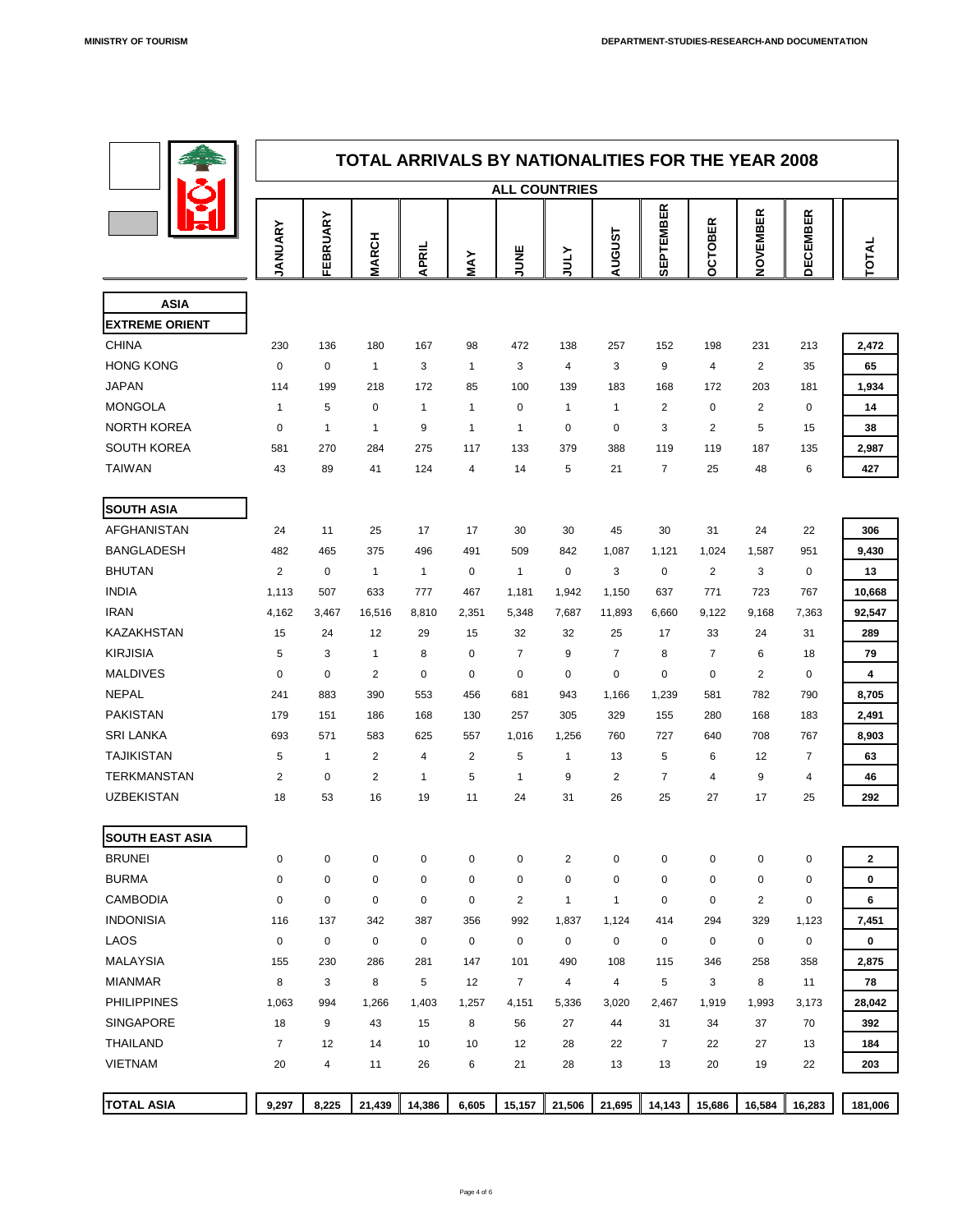

|                                             |                     |                      | <b>TOTAL ARRIVALS BY NATIONALITIES FOR THE YEAR 2008</b> |                      |                      |                      |                      |                      |                      |                      |                      |                      |                 |
|---------------------------------------------|---------------------|----------------------|----------------------------------------------------------|----------------------|----------------------|----------------------|----------------------|----------------------|----------------------|----------------------|----------------------|----------------------|-----------------|
|                                             |                     |                      |                                                          |                      |                      | <b>ALL COUNTRIES</b> |                      |                      |                      |                      |                      |                      |                 |
|                                             | ANUARY              | <b>ARY</b>           |                                                          |                      |                      |                      |                      | <b>AUGUST</b>        | <b>SEPTEMBER</b>     | <b>OBER</b>          | NOVEMBER             | <b>DECEMBER</b>      |                 |
|                                             |                     | FEBRU                | <b>MARCH</b>                                             | <b>APRIL</b>         | MAY                  | <b>JUNE</b>          | <b>ATNC</b>          |                      |                      | $\mathbf C$<br>O     |                      |                      | TOTAL           |
|                                             |                     |                      |                                                          |                      |                      |                      |                      |                      |                      |                      |                      |                      |                 |
| <b>EUROPE</b><br><b>CAUCASE</b>             |                     |                      |                                                          |                      |                      |                      |                      |                      |                      |                      |                      |                      |                 |
| <b>ARMENIA</b>                              | 96                  | 51                   | 66                                                       | 121                  | 58                   | 107                  | 179                  | 242                  | 157                  | 139                  | 82                   | 213                  | 1,511           |
| <b>AZERBAJIAN</b>                           | 4                   | 8                    | $\overline{7}$                                           | 4                    | 8                    | 10                   | 11                   | 14                   | 17                   | 13                   | 11                   | $\overline{7}$       | 114             |
| <b>GEORGIA</b>                              | 9                   | $\overline{7}$       | 10                                                       | 19                   | 11                   | 13                   | 9                    | 21                   | 10                   | 13                   | 13                   | 12                   | 147             |
| <b>EAST EUROPE</b>                          |                     |                      |                                                          |                      |                      |                      |                      |                      |                      |                      |                      |                      |                 |
| <b>ALBANIA</b>                              | 5                   |                      |                                                          | 2                    | $\overline{0}$       | $\overline{7}$       | $\mathbf{3}$         | 5                    | 14                   | $\mathbf{3}$         | 4                    | 4                    | 49              |
| <b>BELARUSIA</b>                            | 94                  | 62                   | 101                                                      | 77                   | 107                  | 142                  | 219                  | 214                  | 285                  | 106                  | 60                   | 105                  | 1,572           |
| <b>BOSNA&amp;HER</b><br><b>BULGARIA</b>     | 17<br>77            | 56                   | 15<br>84                                                 | 14<br>101            | 16<br>83             | 18<br>128            | 33<br>193            | 20<br>202            | 20<br>190            | 29<br>100            | 24<br>92             | 22<br>231            | 235<br>1,537    |
| <b>CROATIA</b>                              | 46                  | 19                   | 43                                                       | 37                   | 26                   | 42                   | 77                   | 55                   | 39                   | 34                   | 40                   | 59                   | 517             |
| <b>CZECH REPUBLIC</b>                       | 84                  | 99                   | 92                                                       | 146                  | 121                  | 84                   | 131                  | 162                  | 193                  | 351                  | 146                  | 115                  | 1,724           |
| <b>HUNGARY</b>                              | 64                  | 48                   | 167                                                      | 84                   | 89                   | 110                  | 101                  | 132                  | 132                  | 257                  | 164                  | 85                   | 1,433           |
| <b>MACEDONIA</b>                            | $\overline{7}$      | 9                    | 14                                                       | 10                   | $\overline{0}$       | 10                   | $\overline{7}$       | 13                   | $\overline{7}$       | 18                   | 6                    | 11                   | 112             |
| <b>MOLDOVIA</b>                             | 80                  | 69                   | 72                                                       | 86                   | 66                   | 58                   | 106                  | 128                  | 145                  | 81                   | 75                   | 116                  | 1,082           |
| <b>POLAND</b>                               | 157                 | 138                  | 231                                                      | 470                  | 116                  | 190                  | 378                  | 446                  | 354                  | 657                  | 309                  | 248                  | 3,694           |
| <b>ROMANIA</b><br><b>RUSSIAN FEDERATION</b> | 167<br>527          | 107<br>439           | 150<br>486                                               | 261<br>611           | 131<br>500           | 290<br>625           | 553<br>848           | 417<br>1,002         | 335<br>1,046         | 258<br>781           | 173<br>729           | 315<br>739           | 3,157<br>8,333  |
| <b>SLOVAKIA</b>                             | 32                  | 31                   | 78                                                       | 41                   | 75                   | 47                   | 64                   | 100                  | 106                  | 133                  | 60                   | 74                   | 841             |
| <b>SLOVENIA</b>                             | $\overline{7}$      | 11                   | 33                                                       | 8                    | 8                    | 16                   | 24                   | 19                   | 10 <sup>°</sup>      | 17                   | 22                   | 22                   | 197             |
| <b>UKRAINE</b>                              | 347                 | 233                  | 272                                                      | 391                  | 235                  | 432                  | 719                  | 712                  | 753                  | 587                  | 314                  | 551                  | 5,546           |
| YUGOSLAVIA                                  | 65                  | 33                   | 43                                                       | 56                   | 22                   | 52                   | 50                   | 61                   | 54                   | 84                   | 46                   | 60                   | 626             |
| <b>CENTRAL EAST EUROPE</b>                  |                     |                      |                                                          |                      |                      |                      |                      |                      |                      |                      |                      |                      |                 |
| <b>CYPRUS</b>                               | 457                 | 398                  | 571                                                      | 691                  | 249                  | 507                  | 815                  | 870                  | 637                  | 649                  | 536                  | 801                  | 7,181           |
| <b>GREECE</b>                               | 292                 | 271                  | 385                                                      | 486                  | 308                  | 494                  | 692                  | 731                  | 738                  | 502                  | 461                  | 711                  | 6,071           |
| <b>TURKEY</b>                               | 635                 | 516                  | 561                                                      | 779                  | 510                  | 741                  | 1,045                | 922                  | 740                  | 1,001                | 844                  | 1,035                | 9,329           |
| <b>NORTH EUROPE</b>                         |                     |                      |                                                          |                      |                      |                      |                      |                      |                      |                      |                      |                      |                 |
| <b>DENMARK</b>                              | 474                 | 472                  | 662                                                      | 631                  | 484                  | 3,578                | 4,177                | 962                  | 765                  | 906                  | 551                  | 848                  | 14,510          |
| <b>ESTONIA</b>                              | 11                  | 3                    | 35                                                       | 9                    | 12                   | 12                   | 9                    | 18                   | 22                   | 12                   | 11                   | 8                    | 162             |
| <b>FINLAND</b>                              | 78                  | 65                   | 96                                                       | 123                  | 68                   | 143                  | 165                  | 113                  | 120                  | 120                  | 116                  | 145                  | 1,352           |
| <b>ICELAND</b>                              | 4                   | 4                    | 8                                                        | 19                   | 6                    | 21                   | 13                   | 9                    | 15                   | 9                    | $\overline{7}$       | 11                   | 126             |
| LATIVIA                                     | 8                   | 9                    | 16                                                       | 126                  | 29                   | 16                   | 14                   | 27                   | 33                   | 53                   | 38                   | 22                   | 391             |
| LITHUANIA                                   | 15                  | 14                   | 18                                                       | 21                   | 16                   | 40                   | 68                   | 52                   | 44                   | 28                   | 12                   | 30                   | 358             |
| <b>NORWAY</b><br><b>SWEDEN</b>              | 159<br>711          | 167<br>600           | 303<br>872                                               | 218<br>918           | 120<br>859           | 597<br>5,503         | 437<br>4,576         | 256<br>1,914         | 286<br>1,496         | 361<br>1,358         | 238<br>863           | 356<br>1,954         | 3,498<br>21,624 |
| <b>WEST EUROPE</b>                          |                     |                      |                                                          |                      |                      |                      |                      |                      |                      |                      |                      |                      |                 |
| <b>ANDORRA</b>                              | $\overline{0}$      | $\overline{0}$       | $\overline{0}$                                           | $\overline{0}$       | $\overline{0}$       | $\overline{0}$       | $\overline{0}$       |                      | $\overline{0}$       |                      | $\overline{0}$       | $\overline{0}$       | $\mathbf 0$     |
| <b>AUSTRIA</b>                              | 156                 | 182                  | 364                                                      | 208                  | 142                  | 275                  | 431                  | 396                  | 246                  | 361                  | 181                  | 293                  | 3,235           |
| <b>BELGIUM</b>                              | 414                 | 702                  | 732                                                      | 693                  | 422                  | 1,327                | 2,010                | 1,129                | 712                  | 1,108                | 557                  | 1,118                | 10,924          |
| <b>ENGLAND</b>                              | 1,887               | 1,999                | 2,515                                                    | 2,766                | 1,709                | 3,124                | 6,607                | 4,386                | 2,841                | 3,361                | 2,663                | 4,227                | 38,085          |
| <b>FRANCE</b>                               | 4,274               | 4,956                | 4,856                                                    | 7,060                | 4,475                | 8,709                | 16,032               | 11,719               | 6,397                | 8,593                | 5,450                | 8,550                | 91,071          |
| <b>GERMANY</b><br><b>HOLLAND</b>            | 1,993               | 1,828                | 3,540                                                    | 3,121                | 2,324                | 6,954                | 12,874               | 5,903                | 4,279                | 4,668                | 2,644                | 3,723                | 53,851          |
| <b>IRELAND</b>                              | 360<br>142          | 401<br>131           | 487<br>195                                               | 712<br>169           | 361<br>112           | 772<br>208           | 1,155<br>285         | 716<br>220           | 556<br>231           | 697<br>209           | 461<br>184           | 679<br>197           | 7,357<br>2,283  |
| <b>ITALY</b>                                | 1,745               | 1,555                | 1,648                                                    | 1,891                | 1,039                | 1,450                | 2,309                | 2,696                | 1,835                | 2,451                | 2,485                | 1,981                | 23,085          |
| LIECHTENSTEIN                               | $\mathbf 0$         | 3                    | 4                                                        |                      |                      |                      |                      |                      | $\overline{0}$       |                      | $\overline{0}$       | $\overline{0}$       | 13              |
| LUXEMBOURG                                  | 8                   | 19                   | 16                                                       | 17                   | 11                   | 24                   | 17                   | 46                   | 11                   | 24                   | 16                   | 18                   | 227             |
| <b>MALTA</b>                                | $\overline{2}$      | 5                    | 19                                                       | 10                   | 3                    |                      | 11                   | 13                   | 11                   | 23                   | 9                    | 28                   | 141             |
| <b>MONACO</b>                               | $\overline{2}$      | $\overline{2}$       |                                                          |                      |                      | $\overline{2}$       | 5                    | $\overline{2}$       | $\overline{0}$       | 9                    |                      | 5                    | 31              |
| <b>PORTUGAL</b><br><b>SCOTLAND</b>          | 71                  | 96                   | 123                                                      | 57                   | 177                  | 55                   | 93                   | 150                  | 91                   | 126                  | 64                   | 206                  | 1,309           |
| <b>SERBIA</b>                               | $\overline{0}$<br>8 | $\overline{0}$<br>27 | $\overline{0}$<br>22                                     | $\overline{0}$<br>26 | $\overline{0}$<br>20 | $\overline{0}$<br>24 | $\overline{0}$<br>20 | $\overline{0}$<br>29 | $\overline{0}$<br>32 | $\overline{0}$<br>45 | $\overline{0}$<br>34 | $\overline{0}$<br>25 | 0<br>312        |
| <b>SPAIN</b>                                | 460                 | 364                  | 1,031                                                    | 809                  | 340                  | 692                  | 929                  | 2,076                | 632                  | 609                  | 561                  | 1,484                | 9,987           |
| <b>ST MARINO</b>                            |                     |                      |                                                          | $\overline{0}$       | $\overline{0}$       | $\overline{0}$       |                      | 2                    |                      |                      | 11                   |                      | 20              |
| <b>SWITZERLAND</b>                          | 367                 | 366                  | 565                                                      | 626                  | 359                  | 711                  | 1,512                | 757                  | 754                  | 1,066                | 538                  | 847                  | 8,468           |
| <b>VATICAN</b>                              | 3                   | 3                    | $6\overline{6}$                                          | 8                    | $6\overline{6}$      | 6                    | 4                    | 4                    | 12                   | 6                    | 5                    | $\overline{2}$       | 65              |
| <b>TOTAL EUROPE</b>                         | 16,622              | 16,587               | 21,617                                                   | 24,735               | 15,835               | 38,374               | 60,012               | 40,085               | 27,404               | 32,019               | 21,911               | 32,294               | 347,495         |